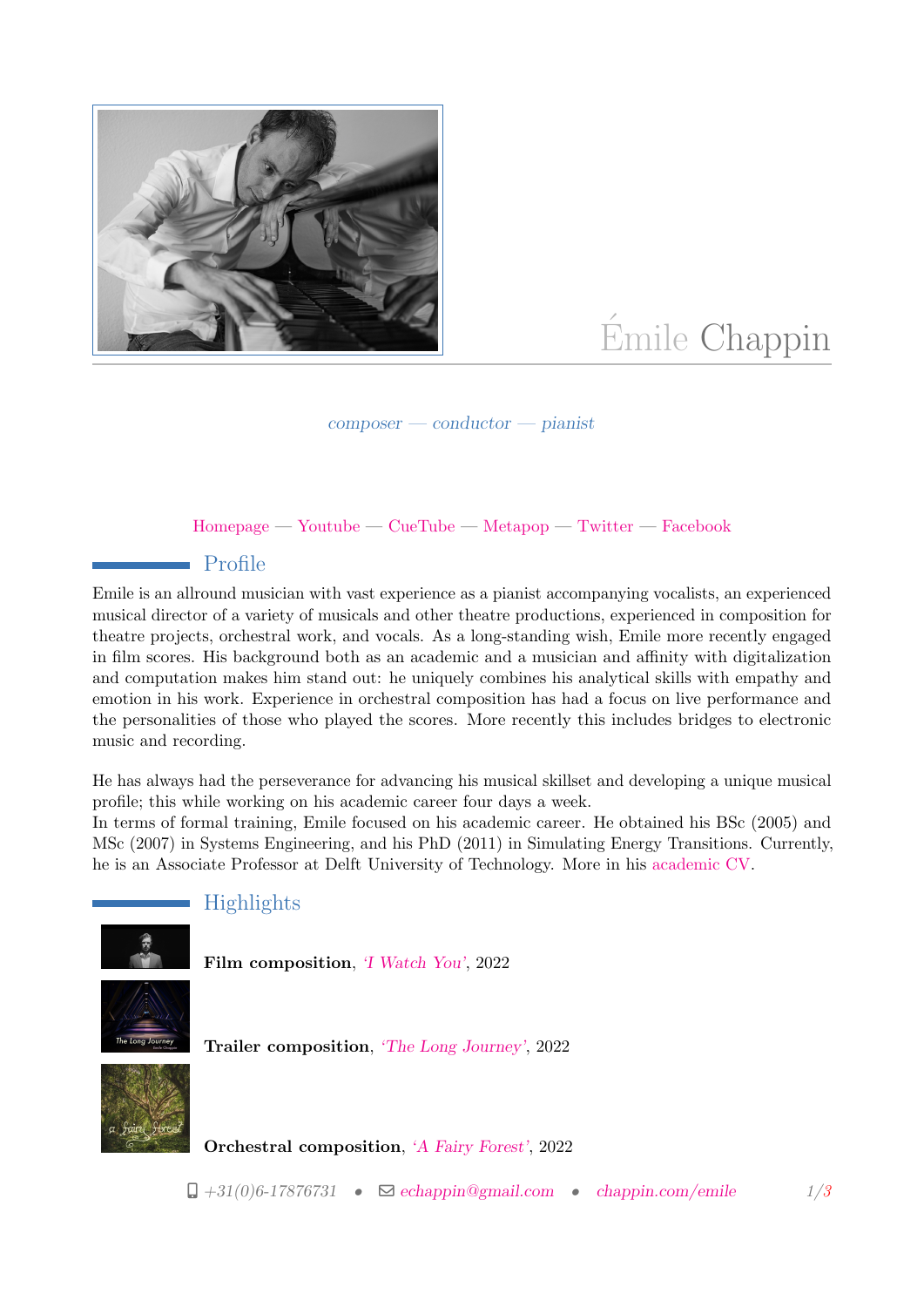

Attic Improvs, ['Attic Improvs 1'](https://www.youtube.com/watch?v=AMquZFTmtog), 2022



Piano solo composition, ['Circles'](https://www.youtube.com/watch?v=Oo4YGmCPH8A), 2021



Musical director, Musical 'Jeanne D'Arc', World Premiere (2019)

Musical director, Musical 'The Pirate Queen', European Premiere (2018)

#### Awards

- 2019 Maestro Zoetermeer 2019 Award
- 2012–2014 First prize (2012), first prize (2013), second prize (2014) Alblasserdam Havenfestival Choir Concours, accompanying Musical- and Popkoor Delft
	- 1996 First prize MCDonalds Music Concours, region Zoetermeer; second prize Talent of the Year Concours Zoetermeer

## Work experience

- <span id="page-1-0"></span>2022–present Founder, Attic Improvs See [the pilot.](https://www.youtube.com/watch?v=AMquZFTmtog)
- 2011–present Pianist, alternate conductor, SprinterSingers, Zoetermeer See <http://thesprintersingers.nl>
- 1999–present Founder, chairman, musical director, conductor and project leader. I have led 10+ theater projects for a range of clients, including European and World premieres of musicals, Theaterorkest.nl Foundation, Zoetermeer See <http://theaterorkest.nl>
	- 2006–2017 Pianist, alternate conductor, Musical and Pop Choir Delft, Delft
		- 2013 Music Production Certificate, Statement of Accomplishment Berklee College of Music's MOOC: Introduction to Music Production, Coursera With distinction
		- 2013 Jazz Improvisation Certificate, Statement of Accomplishment Berklee College of Music's MOOC: Jazz Improvisation, Coursera
	- 2009–2013 Founder and organizing chair, Musical Day, Zoetermeer A series of full-day musical-oriented events to promote the performing arts, see [http://](http://musicalday.nl) [musicalday.nl.](http://musicalday.nl)
	- 2008–2012 Pianist, Haagsch Ad Hoc, The Hague Accompanying singers with as specialty popular and jazz music
		- 2011 Teacher, musical leader, pianist, Centrum voor Kunst en Cultuur, Zoetermeer See <http://ckc-zoetermeer.nl>
		- 2010 Media training, Presentatiegroep, Bloemendaal Media and presentation training